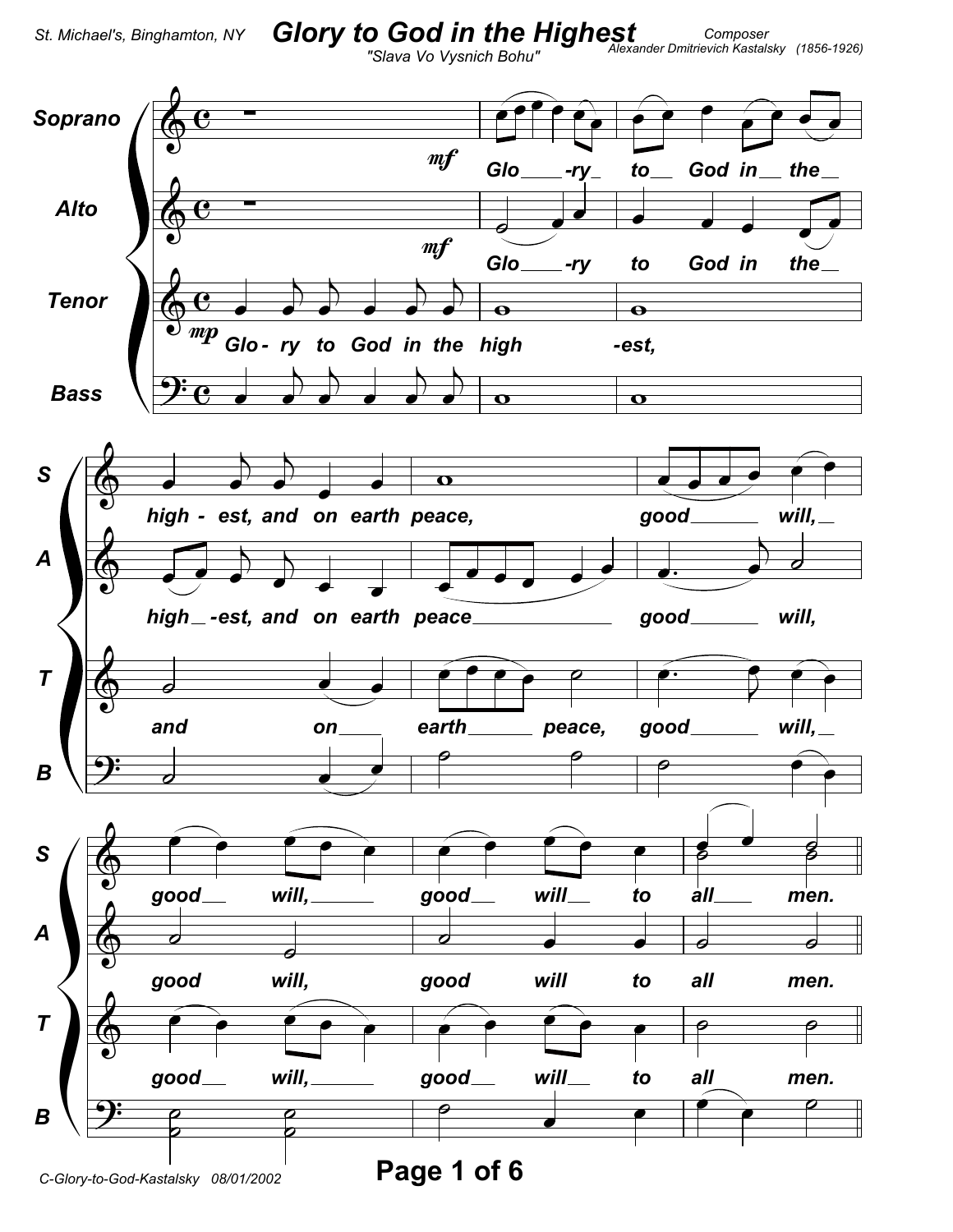

Page 2 of 6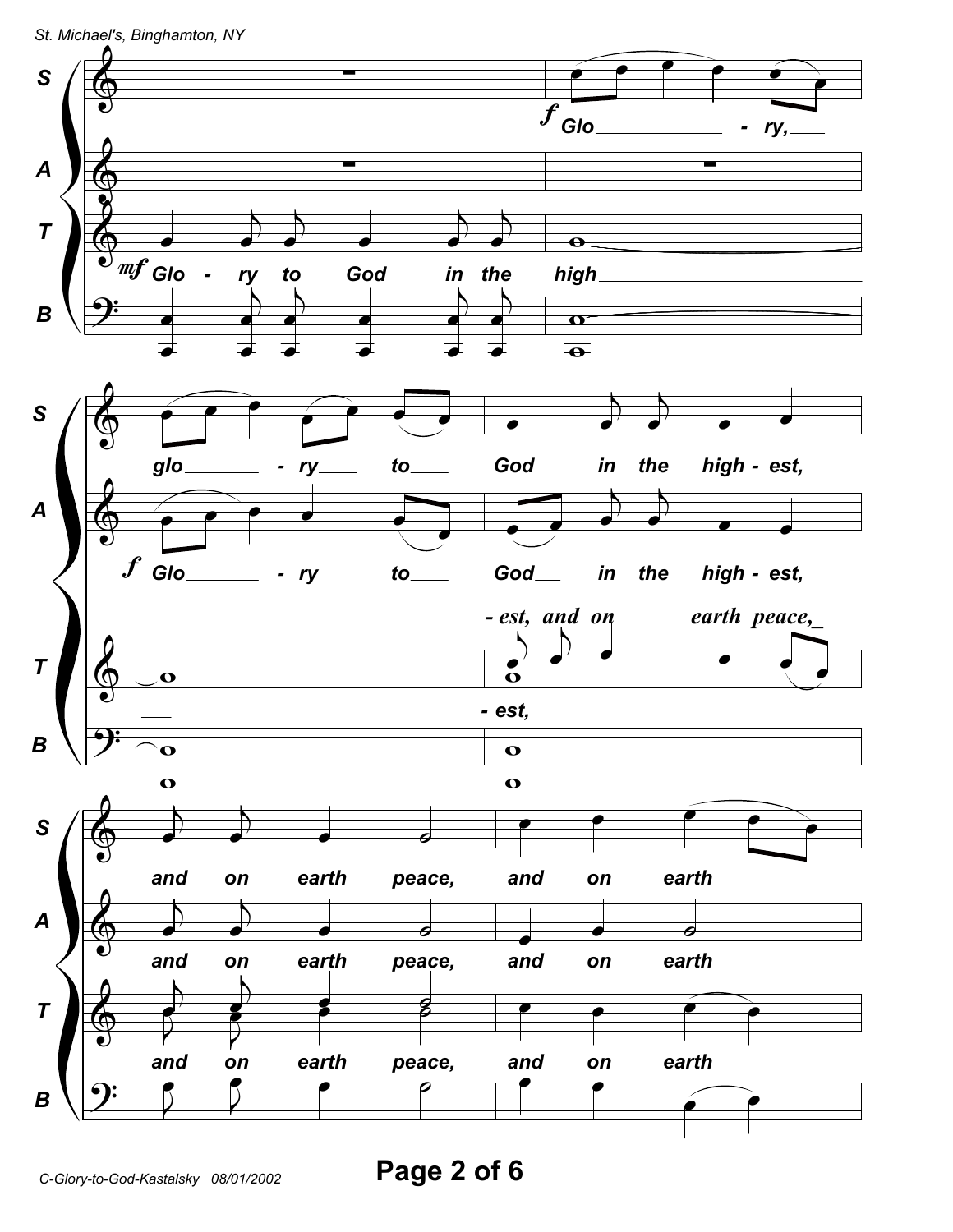

Page 3 of 6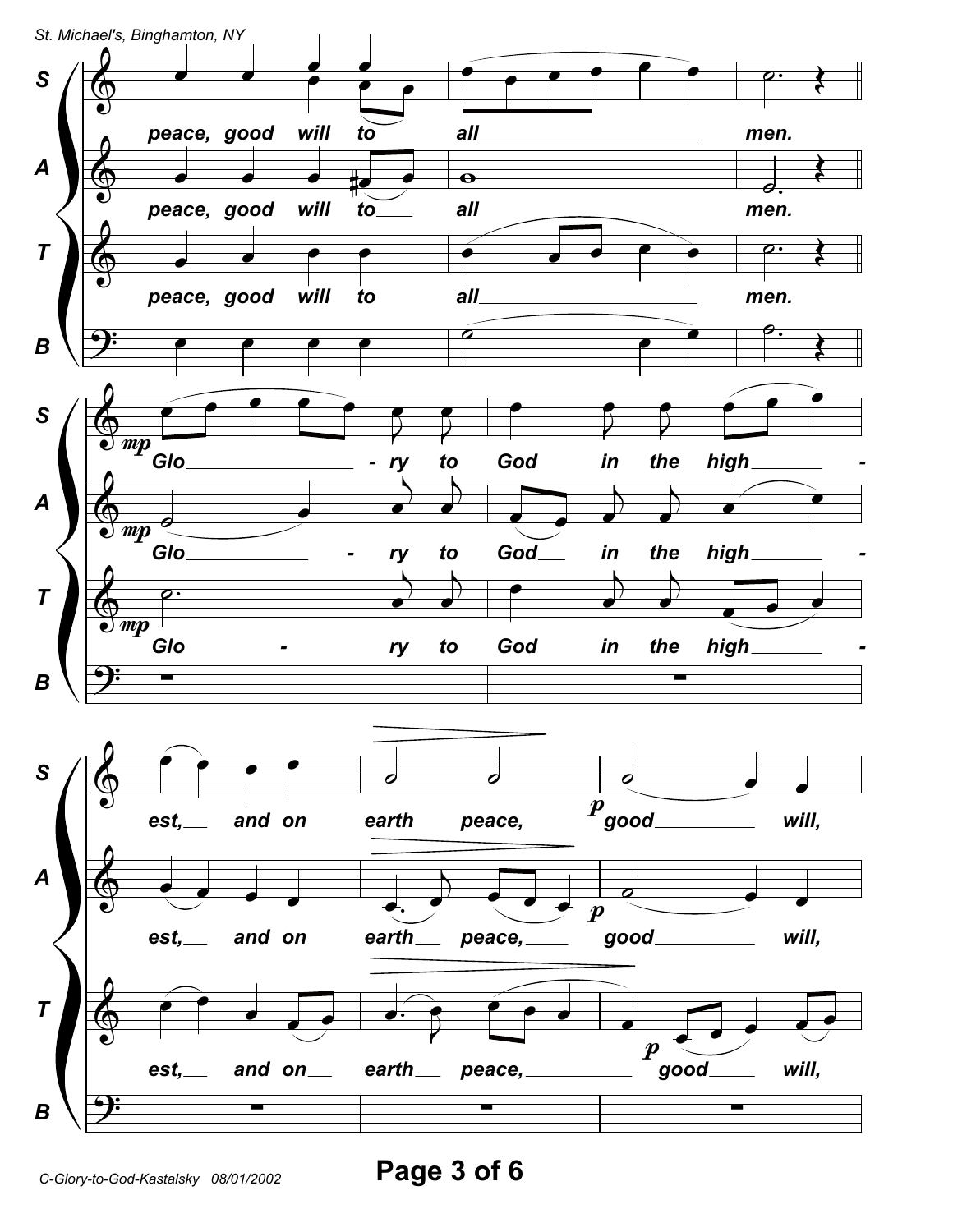*St. Michael's, Binghamton, NY*

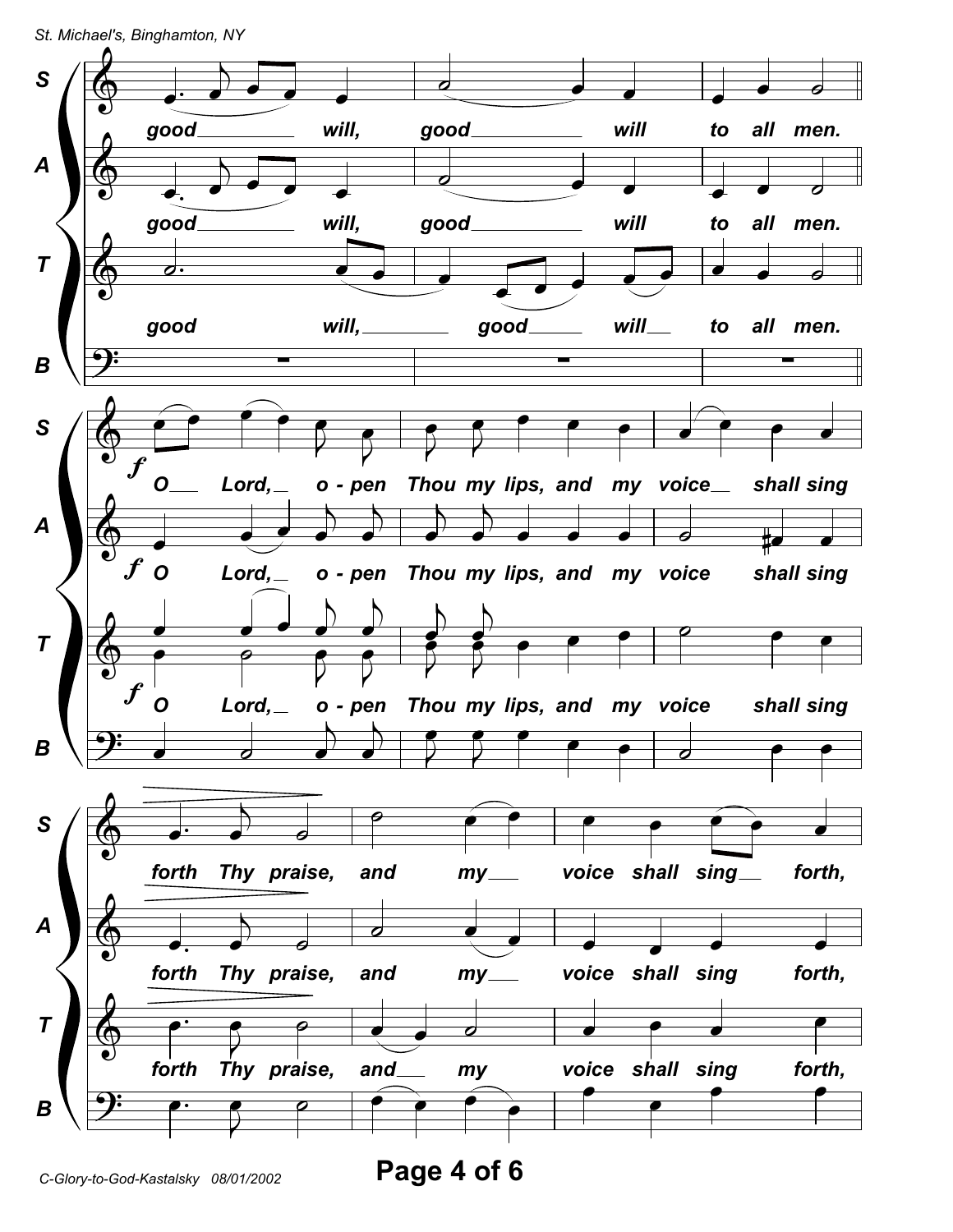*St. Michael's, Binghamton, NY*



*C-Glory-to-God-Kastalsky 08/01/2002* **Page 5 of 6**